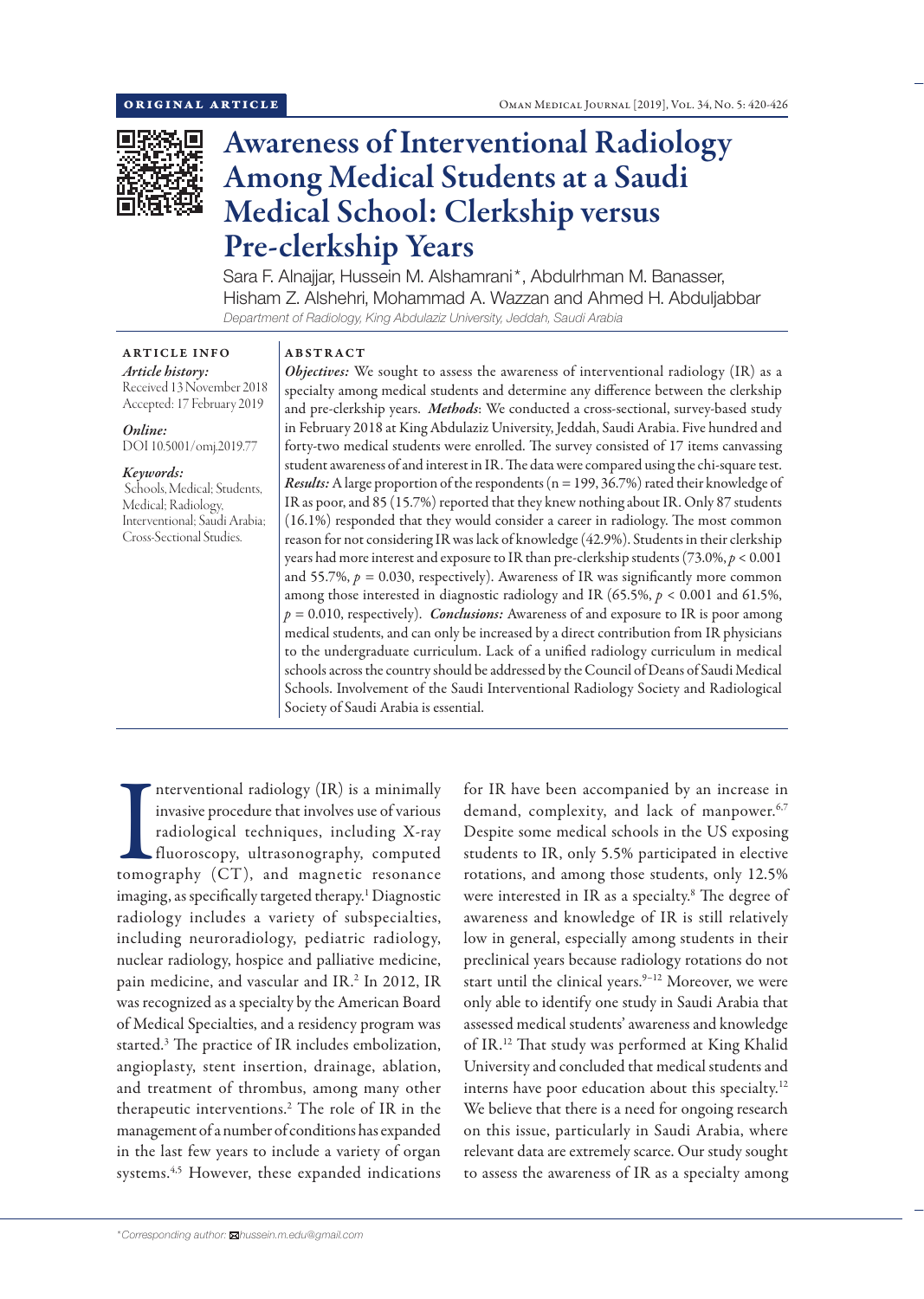medical students and determine if there is a difference between the clerkship and pre-clerkship years.

# METHODS

Our institutional review board approved this crosssectional, questionnaire-based study, and informed consent was obtained from the participants. A selfadministered questionnaire was distributed to male and female undergraduate medical students in their second to sixth year during February 2018. The radiology curriculum is integrated into each module that students complete during their years in college; in addition, fourth-year medical students complete a focused two-week radiology course credited as three hours to the students' grade point average. Medical students at our institution can obtain clinical and observational training during their clinical years. The survey was sent to 1127 students, 542 (48.1%) of whom returned a completed questionnaire answering all questions. The same questionnaire has been used in previous studies.<sup>10</sup>

The questionnaire consisted of 17 items in several categories, including awareness of IR procedures, training route, and hospital duties. The respondents were asked to compare their level of knowledge about IR with that on other specialties, their level of interest in IR, and their desire for future education on this subject. The study participants were asked to recall how they gained information about IR and to rank their favored methods for learning about IR in the future. They were also asked whether they would be interested in taking part in obligatory rotations in the field of radiology along with a two-week elective in IR during the clerkship curriculum.

Categorical variables, including primary variables, were summarized in a frequency table. Continuous variables that were normally distributed are given as the mean, standard deviation, and range. The data were compared for statistical significance using the chi-square test. The statistical analysis was performed using SPSS Statistics (IBM Corp. Released 2015. IBM SPSS Statistics for Windows, Version 23.0. Armonk, NY: IBM Corp.). A *p*-value < 0.050 was considered statistically significant.

## RESULTS

The survey was sent to 1127 students, 542 (48.1%) of whom returned a completed questionnaire. Of Table 1: Response rate and respondents' knowledge and interest in diagnostic and interventional radiology (IR).

| Parameters                                                                           | Possible<br>response          | Response<br>count,<br>$(n = 542)$ | Percentage,<br>$\%$ |  |
|--------------------------------------------------------------------------------------|-------------------------------|-----------------------------------|---------------------|--|
| Self-reported                                                                        | Excellent                     | 18                                | 3.3                 |  |
| knowledge of IR<br>as compared with                                                  | Good                          | 73                                | 13.5                |  |
| other subjects                                                                       | Adequate                      | 167                               | 30.8                |  |
|                                                                                      | Poor                          | 199                               | 36.7                |  |
|                                                                                      | $\rm N_{\Omega}$<br>knowledge | 85                                | 15.7                |  |
| Completed or                                                                         | Yes                           | 136                               | 25.1                |  |
| plan to complete<br>an elective in<br>radiology                                      | No                            | 406                               | 74.9                |  |
| Respondents                                                                          | Yes                           | 87                                | 16.1                |  |
| who would<br>consider a career                                                       | No                            | 247                               | 45.6                |  |
| in radiology                                                                         | Not sure                      | 208                               | 38.4                |  |
| Respondents<br>who would<br>consider a career<br>in IR                               | Yes                           | 78                                | 14.4                |  |
|                                                                                      | No                            | 218                               | 40.2                |  |
|                                                                                      | Not sure                      | 246                               | 45.4                |  |
| Reasons<br>respondents<br>would not<br>consider a career<br>in IR or are not<br>sure | Lack of<br>knowledge          | 199/464                           | 42.9                |  |
|                                                                                      | Lack of<br>interest           | 169/464                           | 36.4                |  |
|                                                                                      | Lifestyle                     | 53/464                            | 11.4                |  |
|                                                                                      | Radiation<br>exposure         | 43/464                            | 9.3                 |  |
| Respondents                                                                          | Yes                           | 128                               | 23.6                |  |
| who have seen<br>patients who                                                        | Nο                            | 342                               | 63.1                |  |
| were treated by<br>IR doctors                                                        | Not sure                      | 72                                | 13.3                |  |



Figure 1: Answers related to the suggestion of a residency program for interventional radiology.

542 participants enrolled in the study, 123 (22.7%) were in their second year, 143 (26.4%) were in their third year, 64 (11.8%) were in their fourth year, 103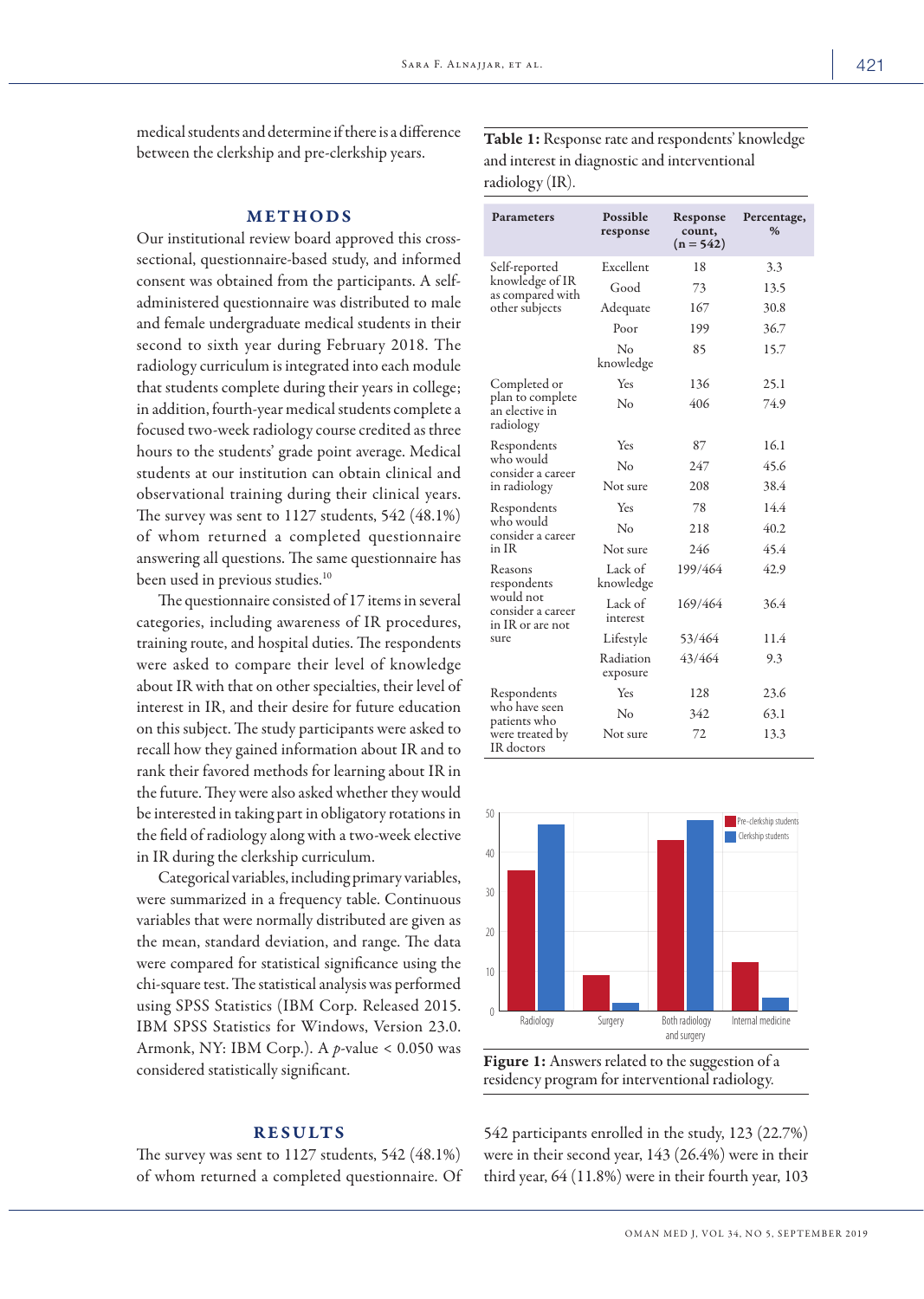| $\mathcal{O}$ $\longrightarrow$     | $\mathcal{L}$ |                   |             |                      |                                       |             |       |
|-------------------------------------|---------------|-------------------|-------------|----------------------|---------------------------------------|-------------|-------|
| Characteristics                     | Clerkship     | Pre-<br>clerkship | $p$ -value  | Poor/No<br>knowledge | Excellent/Good/<br>Adequate knowledge | $p$ -value  | Total |
| Interest in diagnostic<br>radiology | 57(65.5)      | 30(34.5)          | 0.004       | 30(34.5)             | 57(65.5)                              | ${}< 0.001$ | 87    |
| Interest in IR                      | 57(73.1)      | 21(26.9)          | ${}< 0.001$ | 30(38.5)             | 48(61.5)                              | 0.010       | 78    |
| Did an elective in radiology        | 73(53.7)      | 63(46.3)          | 0.520       | 55 $(40.4)$          | 81 (59.6)                             | 0.002       | 136   |
| Exposure to IR                      | 151 (55.7)    | 120(44.3)         | 0.030       | 103(38.0)            | 168(62.0)                             | ${}< 0.001$ | 271   |
| Residency of IR doctors*            | 132 (58.9)    | 92(41.1)          | 0.002       | 120(53.6)            | 104(46.4)                             | 0.710       | 224   |
| Academic level                      |               |                   |             |                      |                                       | 0.080       |       |
| Pre-clerkship                       | ٠             | ۰                 |             | 150(56.4)            | 116(43.6)                             |             | 266   |
| Clerkship                           | ٠             | ٠                 |             | 134 (48.6)           | 142(51.4)                             |             | 276   |

Table 2: Association between demographic characteristics of the sample and knowledge of interventional radiology (IR) and year of undergraduate study.

*Values are presented as n (%). \*Students who correctly identified that interventional radiologists must finish a residency training program in radiology only.*

(19.0%) were in their fifth year, and 109 (20.1%) were in their sixth (final) year. Two hundred and seventy-six (50.9%) of the respondents were in the clerkship years, and 266 (49.1%) were in the preclerkship years.

Only 136 (25.1%) students had completed or were planning to take an elective in radiology, 87 (16.1%) said they would consider a career in diagnostic radiology, and 78 (14.4%) said they would consider a career in IR [Table 1]. One hundred and ninety-nine respondents (36.7%) rated their knowledge of IR as 'poor,' and 85 (15.7%) reported that they had 'no knowledge' of IR. One hundred and twenty-eight (23.6%) of the students reported having seen patients who were treated by an interventional radiologist.

The most common reasons given for not wanting to choose or being uncertain about a career in IR were lack of knowledge ( $n = 199, 42.8\%$ ) and lack of interest (n = 169, 36.4%; Table 1).

| Table 3: Gender differences among the      |  |
|--------------------------------------------|--|
| demographic characteristics of the sample. |  |

| <b>Characteristics</b>                | Male                    | Female                | <i>p</i> -value Total |     |
|---------------------------------------|-------------------------|-----------------------|-----------------------|-----|
| Knowledge of IR                       |                         |                       | 0.912                 |     |
| Poor/No knowledge                     | $140(49.3)$ $144(50.7)$ |                       |                       | 284 |
| Excellent/Good/<br>Adequate knowledge |                         | 125 (48.4) 133 (51.6) |                       | 258 |
| Interest in diagnostic<br>radiology   | 47(54.0)                | 40(46.0)              | 0.354                 | 87  |
| Interest in IR                        | 39(50.0)                | 39(50.0)              | 0.929                 | 78  |
| Did an elective in<br>radiology       | 64(47.1)                | 72(52.9)              | 0.693                 | 136 |
| Exposure to IR                        | 137(50.6)               | 134 (49.4)            | 0.492                 | 271 |
| IR: interventional radiology.         |                         |                       |                       |     |



When asked to "list three IR procedures that you know of ", the most commonly mentioned procedures were image-guided biopsies ( $n = 103$ , 19.0%) and embolization ( $n = 72, 13.3\%$ ). Forty-nine (9.0%) of the students could not name one IR procedure and 58.7% mentioned non-IR procedures.

Two hundred and twenty-four (41.3%) of the 542 students correctly identified that interventional radiologists must finish a residency training program in radiology [Figure 1].

The proportions of clerkship students who were interested in diagnostic radiology and IR were greater than those of pre-clerkship students (65.5%,  $p = 0.004$  and 73.1%,  $p < 0.001$ , respectively). Furthermore, an interest in diagnostic radiology and IR was significantly more common among those who rated their knowledge as excellent/good/ adequate (65.5%, *p* < 0.001 and 61.5%, *p =* 0.010, respectively). Details of the association between

| most information about interventional radiology (IR).       |
|-------------------------------------------------------------|
| <b>Table 4:</b> Sources that provided participants with the |

| Methods of<br>exposure to IR          | Response count,<br>$(n = 542)$ | Percentage of<br>respondents, % |
|---------------------------------------|--------------------------------|---------------------------------|
| Radiology elective                    | 53                             | 9.8                             |
| Lectures from IR<br>doctors           | 83                             | 15.3                            |
| Ward rounds in<br>hospital            | 27                             | 5.0                             |
| Self-directed research                | 54                             | 10.0                            |
| Problem-based<br>learning tutorials   | 35                             | 6.5                             |
| Multidisciplinary<br>meetings         | 19                             | 3.5                             |
| Respondents with no<br>exposure to IR | 271                            | 50.0                            |
|                                       |                                |                                 |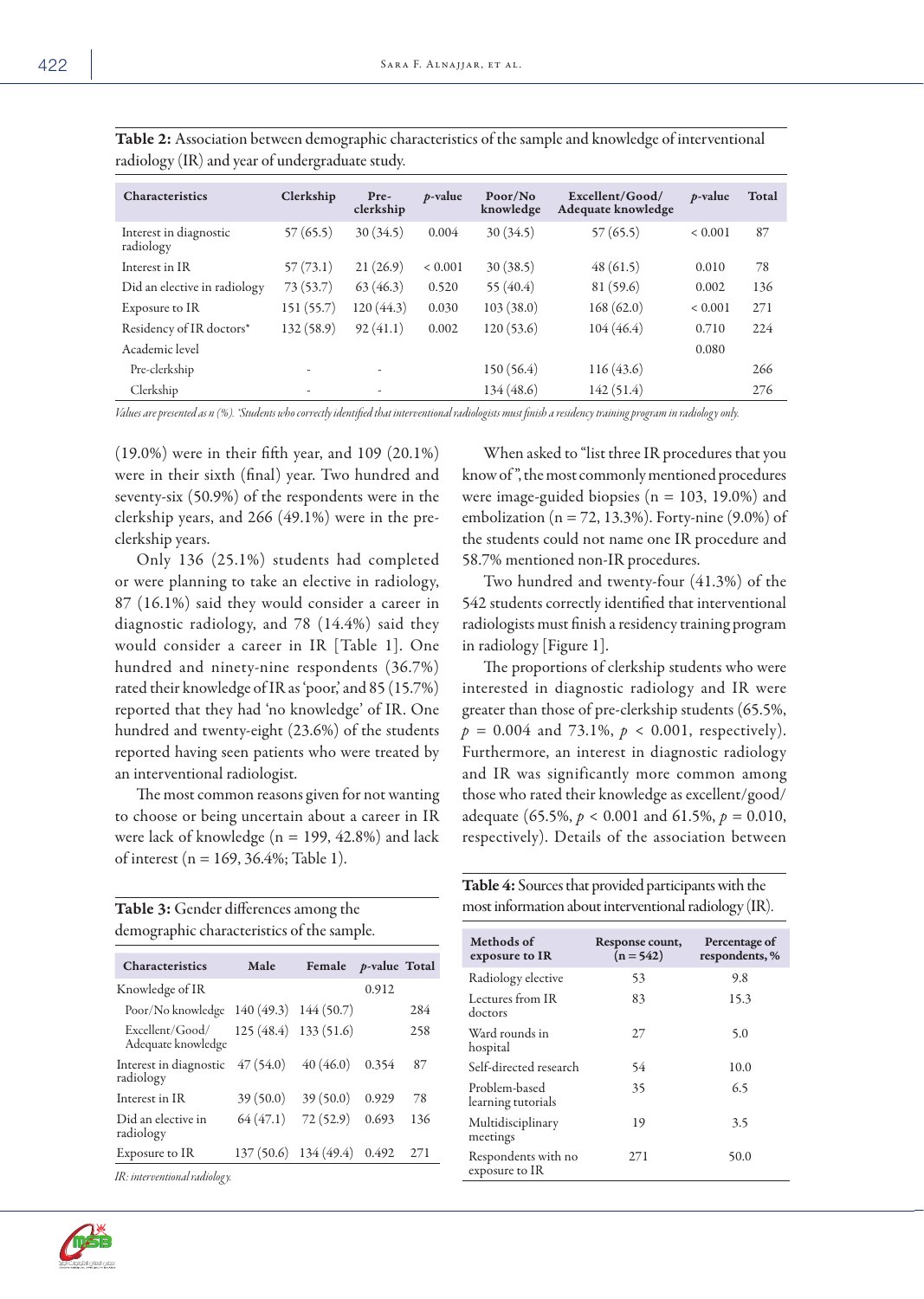| <b>TWOLF</b> 2. Lat of calculations for realiting about filter ventional radiology $(11)$ . |              |              |     |                |     |     |                |
|---------------------------------------------------------------------------------------------|--------------|--------------|-----|----------------|-----|-----|----------------|
| <b>METHODS</b>                                                                              | $\mathbf{1}$ | $\mathbf{2}$ | 3   | $\overline{4}$ | 5   | 6   | $\overline{7}$ |
| Ward rounds                                                                                 | 167          | 86           | 73  | 57             | 47  | 55  | 57             |
| Radiology<br>department electives                                                           | 123          | 164          | 85  | 55             | 46  | 41  | 28             |
| Lectures from IR<br>doctors                                                                 | 108          | 94           | 136 | 72             | 65  | 26  | 41             |
| Multidisciplinary<br>meetings                                                               | 32           | 52           | 87  | 166            | 82  | 62  | 61             |
| Self-directed learning<br>websites                                                          | 47           | 49           | 63  | 64             | 145 | 89  | 85             |
| PBL tutorials                                                                               | 31           | 58           | 62  | 76             | 79  | 171 | 65             |
| Clinical research<br>projects                                                               | 34           | 39           | 36  | 52             | 78  | 98  | 205            |

*Data given as numbers: 1 = best to 7 = worst. PBL: problem-based learning.*

demographic characteristics, year of study, and knowledge about IR are presented in Table 2.

Gender differences among the demographic characteristics of the sample are shown in Table 3.

When the respondents were asked about the clinical duties of an interventional radiologist, only 233 (43.0%) thought that they hold outpatient clinics, 266 (49.1%) thought that they attended ward rounds, and 308 (56.8%) thought that they have admitting privileges.

When asked about their source of information on IR, the most common answer was lectures from interventional radiologists ( $n = 83, 15.3\%$ ). Other sources are shown in Table 4. Half the respondents  $(n = 271, 50.0\%)$  had no exposure to IR.

Ward rounds, electives in the radiology department, and lectures about IR were reported to be the preferred methods for learning about IR (97, 73, and 48 students, respectively). Two hundred and five respondents (37.8%) ranked a medical research project as the worst method for learning about IR [Table 5].

Three hundred and sixteen respondents (58.3%) thought that a two-week mandatory radiology rotation during medical school would be beneficial, and 333 (61.4%) stated that they would be interested in doing a two-week IR elective during the surgery curriculum at medical school.

## DISCUSSION

IR is an emerging and expanding specialty that has a role in many health care disciplines and services, particularly oncology, cardiovascular medicine, trauma, and urology.13 IR also has many clinical applications and better outcomes, and the procedures performed are minimally invasive and less complicated than routine surgery. Interestingly, it has been reported that new IR procedures are being developed at a rate of 3.5% annually and that an estimated US\$108.3 million could be saved each year if just eight surgical procedures were replaced by IR procedures.14 However, the harsh reality is that IR is suffering from an increasing shortage in manpower that is impeding the expansion and use of IR procedures, and very small numbers of qualified interventional radiologists are presently serving very large populations. According to the 2016 Clinical Radiology UK Workforce consensus report, growth in the radiology workforce is not keeping up with the demands made on radiology services.<sup>15</sup> The low recruitment rate can be explained by a lack of knowledge and understanding of IR on the part of undergraduate medical students, who are our future doctors.16

To the best of our knowledge, there is very limited literature on medical students' knowledge about IR as a specialty in our region. This lack of knowledge may be preventing their attention becoming focused on IR and may also be promoting a perception of IR as a minor specialty. The most common misconceptions about radiology as a specialty are that the radiologist's only task is to read films and that there is no interaction with patients. These misconceptions would severely impact the choice of radiology or IR as a career option. Our findings are consistent with those of a study conducted in the US that identified the important reasons for not entering a radiological specialty were lack of patient contact, the work environment, and the degree of impact on patient care.<sup>17</sup>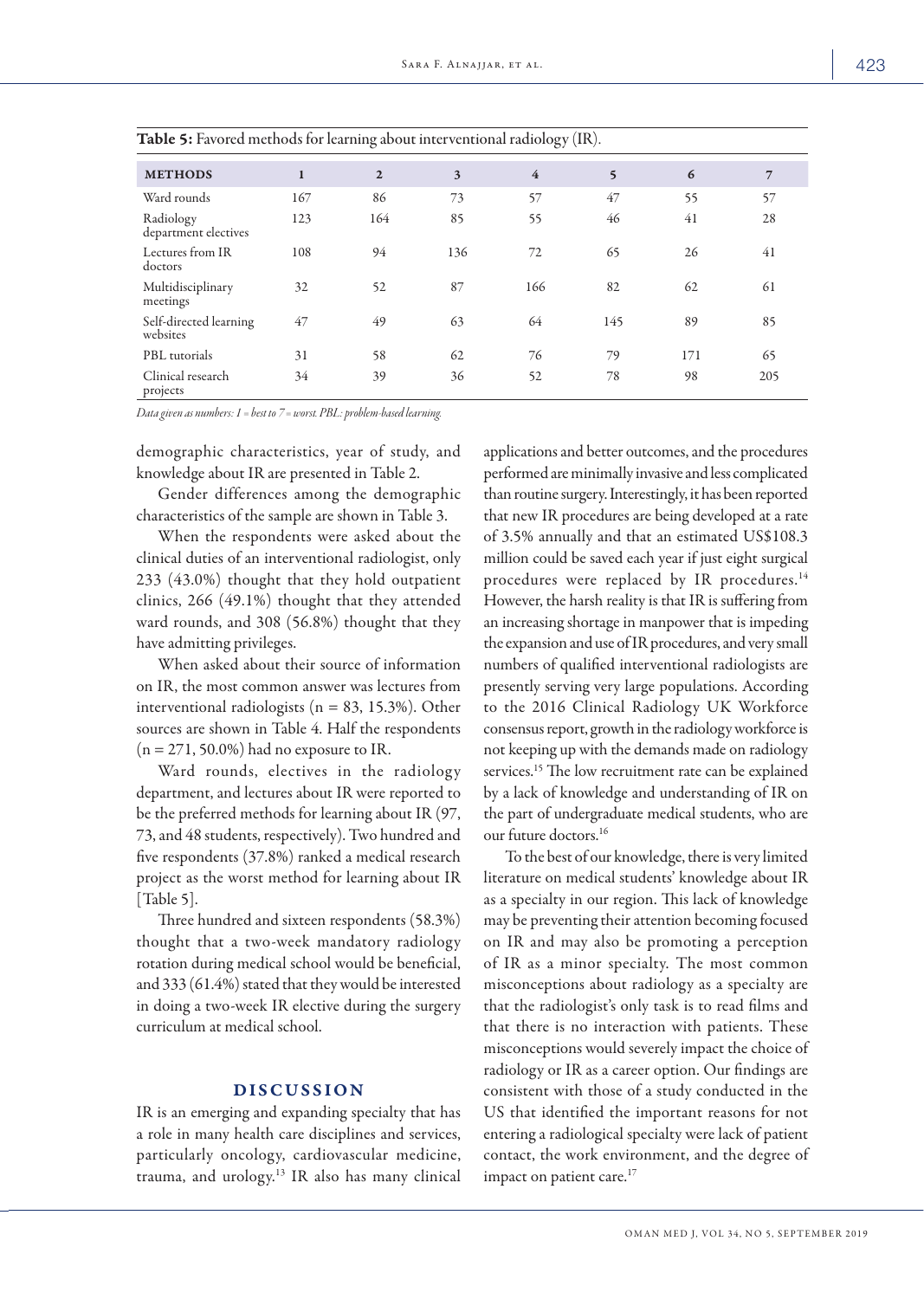The level of interest in radiology and IR could be improved significantly by increasing students' knowledge about this specialty. In our study, the awareness rate was higher in those who were interested in radiology (*p* < 0.001) and IR specifically  $(p = 0.010)$  than in those who were not interested in the specialty, which is not surprising because knowledge leads to a better understanding of the specialty and in turn to an informed career decision. Even students who had not considered IR as a career could refer patients to IR clinics in the future. Similarly, students who carried out an elective in radiology had more knowledge of IR (*p =* 0.002).

Over one third (36.7%) of students in this study rated their knowledge of IR as poor or nonexistent, which indicates an insufficient awareness of this specialty. Another study conducted in Saudi Arabia similarly found that 52% of students had a poor knowledge of IR. <sup>12</sup> These local findings are consistent with those of a study performed in Ireland in which 62% of medical students had a poor knowledge of IR, 18 as did those in studies conducted in England9 and Canada,10 in which 55.5% and 52% of students, respectively, knew little about IR as a specialty. Furthermore, 67.7% of the respondents in our study could not name a single IR procedure or incorrectly named non-IR procedures, which is attributed to both lack of knowledge and a wrong impression of IR as a specialty. The finding that cardiologists and vascular surgeons were the main sources of information about IR procedures for medical students is disappointing, particularly so given that only 1.3% of the respondents correctly identified embolization as an IR procedure. Cardiology and vascular surgery are well covered in the medical education curriculum, and students are well exposed to these two specialties during lectures and their clerkship years.<sup>19,20</sup> Moreover, most students were unaware of the privileges enjoyed by interventional radiologists such as doing ward rounds, having an outpatient clinic, and admission privileges. Other studies have also addressed the issue of lack of knowledge and exposure as causes for poor awareness of IR as a specialty.<sup>10,11,21</sup> Undergraduate medical students are the main reservoir for the recruitment of new interventional radiologists. However, most of these students have poor knowledge of IR; in our opinion, this is the main cause of increasingly poor recruitment rates.<sup>9,18</sup> Therefore, reinforcing awareness and

knowledge of IR among medical students is essential. We found that students who had already undertaken or were planning to undertake an elective in IR tended to be more informed about this specialty (59.6%,  $p = 0.002$ ) than those who had never had an elective in IR and had no plans to take one. This finding underscores the importance of electives as tools for improving medical students' understanding and recognition of IR as an emerging and essential specialty area, not only to increase the number of new IR physicians in the field, but also to make them better physicians regardless of the specialty that they are planning to pursue and aware they can refer patients to IR clinics.

Therefore, increasing medical students' knowledge of IR is mandatory. In our study, we found that students in the clerkship years were significantly more interested in diagnostic radiology ( $p = 0.004$ ). Similarly, students in the clerkship years were more likely to be interested in IR than their counterparts in the pre-clerkship years (73.1% vs. 26.9%, *p* < 0.001). Including more compulsory radiology rotations in the curriculum rather than just a short rotation or an optional elective could have an impact on students' knowledge and interest in IR, especially for pre-clerkship students, given our finding that the exposure to IR was significant only for clerkship students ( $p = 0.030$ ). This result is consistent with a US report showing that preclinical students were more likely to have poor knowledge of IR than clinical students (49% vs.  $16.7\%$ ).<sup>11</sup> Similarly, a study in Ireland found that students' knowledge about IR increased from 4% to 42% after 10 hours of lectures on the subject.<sup>21</sup> Exposing pre-clerkship students to radiology increases their interest in IR as a career and appreciation of the specialty.22 This could be achieved in several ways, including dedicated lectures on IR, an integrated system of learning for pre-clerkship students, mandatory rotations, electives, attending procedures, IR physicians serving as mentors, and interventional radiologists themselves being a source of information about IR rather than vascular surgeons or cardiologists.

There is insufficient involvement of interventional radiologists in our undergraduate medical curriculum. In this study, 61.4% of respondents agreed that it would be beneficial to include a mandatory two-week IR rotation as part of the surgery curriculum at medical school, even though not all of them were considering radiology

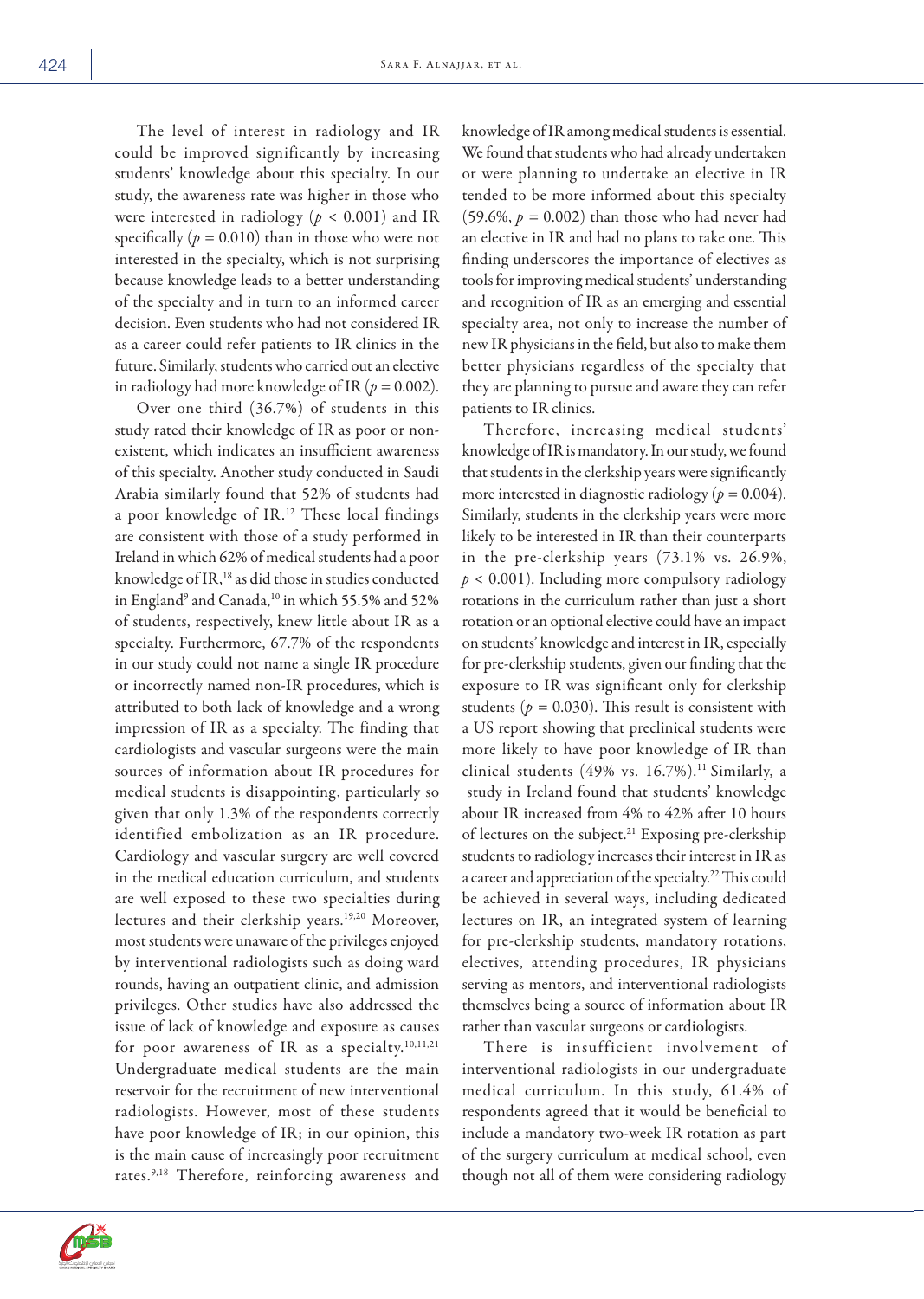as a career after graduation. This finding is similar to that of a Canadian study in which nearly 71% of students agreed with the suggestion of a mandatory two-week IR rotation.<sup>10</sup> Medical students who have a mandatory radiological rotation would be better informed about IR as a specialty than those who do not.<sup>11</sup>

There is now a pressing need to close the gap between supply and demand in radiological services (especially IR) by attracting more students to explore the future of this specialty and the rewards of entering it or at least increase their awareness of it for future collaboration with other specialties, especially the surgical ones.

This study has some unavoidable limitations that should be taken into account when interpreting its results. First, the study participants were enrolled from one Saudi university and may not be representative of all students in the country. A study that addresses the issue of undergraduate awareness of IR at a national level is needed in the future. It is noteworthy that the sample size in this study (542 students) is larger than that in the previous studies reported in the literature;<sup>9,10,12,18</sup> the largest of these was a UK study, which contained 220 students.<sup>9</sup> Second, the study had a survey-based design, which may have introduced a degree response bias, given that subjects who are interested in the topic may be more likely to complete a questionnaire. However, our response rate of 48.1% is higher than similar studies performed in Canada (19%), Saudi Arabia (35.3%), and Europe (34.5%).10,12,18 Nevertheless, it is possible that there are some hitherto unidentified factors that caused the relatively low response rates in both our study and the studies performed by other researchers, such as a basic lack of interest in the topic. Even though this research was limited to one medical school, we were able to identify that there is no well-defined IR curriculum in any of the medical schools in Saudi Arabia.

# **CONCLUSION**

Medical students' awareness and exposure to IR in the undergraduate curriculum is inadequate. This could influence a student's decision regarding IR as a career. This issue can only be resolved by a direct contribution from interventional radiologists to an undergraduate radiology curriculum. There are several methods that might be used

to introduce medical students to IR, including dedicated lectures, an integrated learning system for pre-clerkship students, IR physicians serving as mentors, mandatory rotations, and electives. The lack of a unified radiology curriculum in medical schools across the country should be addressed by the Council of Deans of Saudi Medical Schools. Involvement of the Saudi Interventional Radiology Society and the Radiological Society of Saudi Arabia will be essential when addressing this issue.

#### *Disclosure*

The authors declared no conflicts of interest. No funding was received for this study.

#### references

- 1. Kessel D. What is Interventional Radiology? British Society of Interventional Radiology (BSIR). 2013 [cited 2017 Nov 5]. Available from: https://www.bsir.org/patients/what-is- interventional-radiology/.
- 2. American Board of Radiology. American Board of Medical Specialties [cited 2017 Nov 10]. Available from: http:// www.abms.org/member-boards/contact-an-abms-memberboard/american-board-of-radiology/.
- 3. Kattapuram TM, Sheth RA, Ganguli S, Mueller PR, Walker TG. Interventional radiology symposium for medical students: saising awareness, understanding, and interest. J Am Coll Radiol 2015 Sep;12(9):968-971.
- 4. Baker TA, Aaron JM, Borge M, Pierce K, Shoup M, Aranha complications after pancreaticoduodenectomy. Am J Surg 2008 Mar;195(3):386-390, discussion 390.
- 5. Belli AM, Markose G, Morgan R. The role of interventional radiology in the management of abdominal visceral artery aneurysms. Cardiovasc Intervent Radiol 2012 Apr;35(2):234-243.
- 6. Sunshine JH, Cypel YS, Schepps B. Diagnostic radiologists in 2000: basic characteristics, practices, and issues related to the radiologist shortage. AJR Am J Roentgenol 2002 Feb;178(2):291-301.
- 7. Adam A. The 2006 Charles T. Dotter lecture: interventional radiology–veni, vidi, vanished? J Vasc Interv Radiol 2006 Sep;17(9):1399-1403.
- 8. Nissim L, Krupinski E, Hunter T, Taljanovic M. Exposure to, understanding of, and interest in interventional radiology in American medical students. Acad Radiol 2013 Apr;20(4):493-499.
- 9. Atiiga PA, Drozd M, Veettil R. Awareness, knowledge, and interest in interventional radiology among final year medical students in England. Clin Radiol 2017 Sep;72(9):795.e7- 795.e12.
- 10. O'Malley L, Athreya S. Awareness and level of knowledge of interventional radiology among medical students at a Canadian institution. Acad Radiol 2012 Jul;19(7):894-901.
- 11. Commander CW, Pabon-Ramos WM, Isaacson AJ, Yu knowledge of IR at two American Medical schools. J Vasc Interv Radiol. 2014;25(11):1801-1806, 1807.e1-e5.
- 12. Alshumrani GA. Awareness of interventional radiology among final-year medical students and medical interns at a university in Southwestern Saudi Arabia. Saudi Med J 2013 Aug;34(8):841-847.
- 13. Investing in the clinical radiology workforce the quality and efficiency case. The Royal College of Radiologists. 2012<br>[cited 2018 Sept 8]. Available from: https://www.rcr.ac.uk/